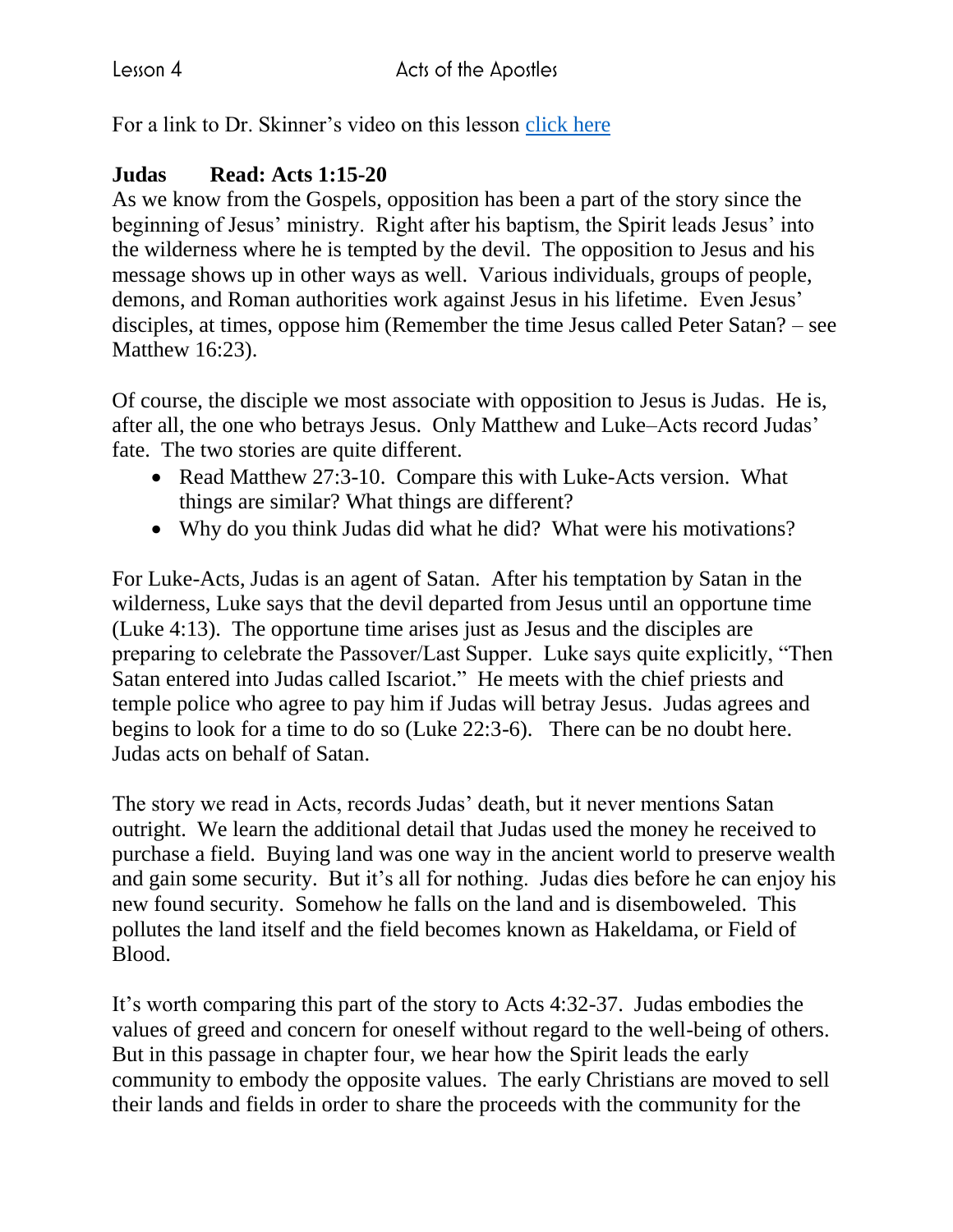sake of the community and for the sake of the spread of the gospel. Unfortunately, the satanically influenced values embodied by Judas don't die with him. They creep up again and again to oppose the church. The call of the church, the new life Christians are called to live, is a life that embodies liberation from these powers and influences.

- Skinner writes, "Attributing all [wickedness] to 'Satan' sounds too convenient and hasty to overlook the evil that humanity generates all on its own." Do you agree or disagree with this statement? How can talking about satanic influence and power help the church? How can it harm the church?
- What forces/powers/ideologies today oppose the church?

## **Simon the Magician Read Acts 8:9-24**

This story is actually a part of another story that we have already concerned – the conversion of the Samaritans. At the time we skipped over the conversion of Simon. Now we have a chance to consider his part of the story.

Magic was the word used in the ancient world to describe wonder-working powers, powers that amazed and went beyond the ordinary even extraordinary kinds of deeds people were used to witnessing. Magicians were thought to have the power to manipulate the unseen forces and powers of the world, usually for the benefit of the magician or his/her benefactor. In our story, Simon is believed to be performing magic in the name of a god called Great (8:10). The word, magic, is generally used in such a way as to be critical of it. Jewish law forbids its practice seeing it as obedience to false gods or idols (see Deuteronomy 18:9-14). Acts follows Deuteronomy's take and considers magic to be a sign of someone's allegiance to false powers or their spiritual ill-health.

For us today, magic usually suggests some kind of trick or deception or illusion. We enjoy being amazed by the show that Penn and Teller can put on. And while we, ourselves, may not know how the trick is done, deep down we know that it is a trick – an act of distraction or the clever use of mirrors or secret hidden compartments. But Acts does not treat magic that way. Simon is not presented as a fraud, but as someone who really can manipulate unseen forces and perform great deeds of power. The issue for Acts is who (or what) stands behind the power.

Skinner notes that both Philip and Simon probably performed similar deeds of power. That word "power" in Greek is *dunamis* and leads to the English words dynamite and dynamic. When translations talk about the deeds of power that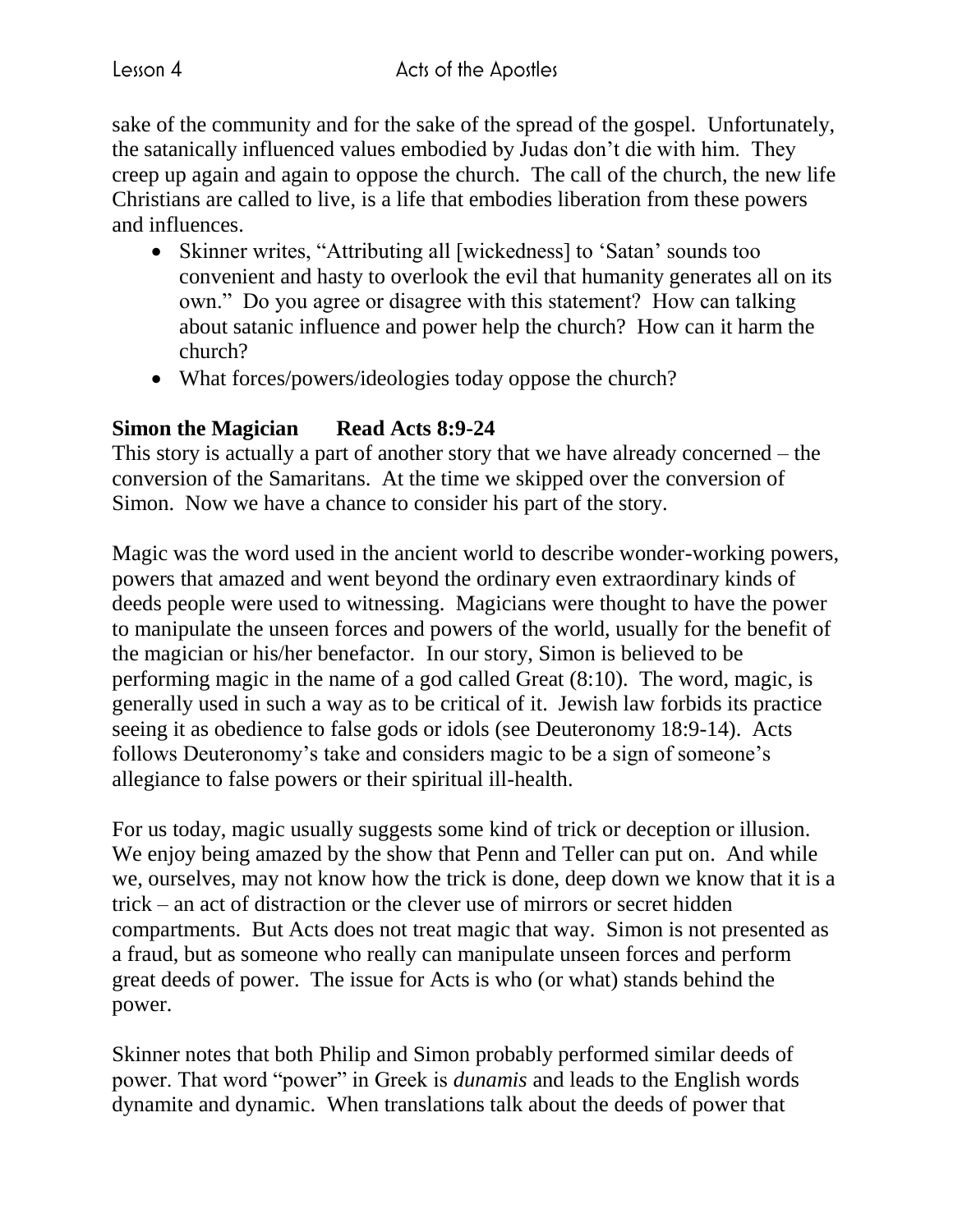Philip performs in the name of Jesus, it uses the word, miracle. But when Simon performs a similar deed of power in the name of Great, the text refers to those deeds as magic. So what distinguishes the two deeds of power? In short, their motivation. Simon performs deeds of power for a price, for prestige, in order to have influence over others, Philip does not. Philip performs deeds of power in response to his faith, as a way to care for others and to share God's salvation with them.

• Writing about the Second Commandment (You shall not make wrongful) use of the name of the Lord your God) in the Small Catechism, Luther writes: "We are to fear and love God, so that we do not curse, swear, practice magic, lie, or deceive using God's name, but instead use that very name in every time of need to call on, pray to, praise, and give thanks to God." How does Luther's explanation help clarify the distinction between "magic" and "miracle" in this story?

Acts is also critical of the ways in which magicians use their power to make money and use their money to buy or gain influence. This issue comes front and center after Simon is baptized. He witnesses the pouring out of the Holy Spirit as the apostles lay hands on the Samaritans and he wants a part of it. So he goes to Peter and offers him money in exchange for the power to call down the Holy Spirit (8:18-19). Peter is outraged; but not because Simon wants to share in his power, rather because Simon thinks this power is purchasable (8:20-21). What his offer to Peter reveals is that Simon has not given up his old ways. He still equates money and power. He assumes that money can buy God's, or the Spirit's, power. He assumes that he can tap into the power of God to ensure his on-going fame. The story of Simon, reminds us that the Christian life calls us to a new way of life characterized by the values embodied by Jesus.

- How should Christians think about using power and influence in the world today?
- Skinner writes, "Following Jesus and honoring his teaching usually entail unlearning other values and patterns." What values and patterns have you unlearned in your own life as Jesus' follower? Which ones do you think you still need to unlearn to follow him more faithfully?
- Writing about baptism in the Small Catechism, Luther says "[Baptism] signifies that the old person in us with all sins and evil desires is to be drowned and die through daily sorrow for sin and through repentance, and on the other hand that daily a new person is to come forth and rise up to live before God in righteousness and purity forever." This suggests that, although we are only baptized once in our lives, we practice our